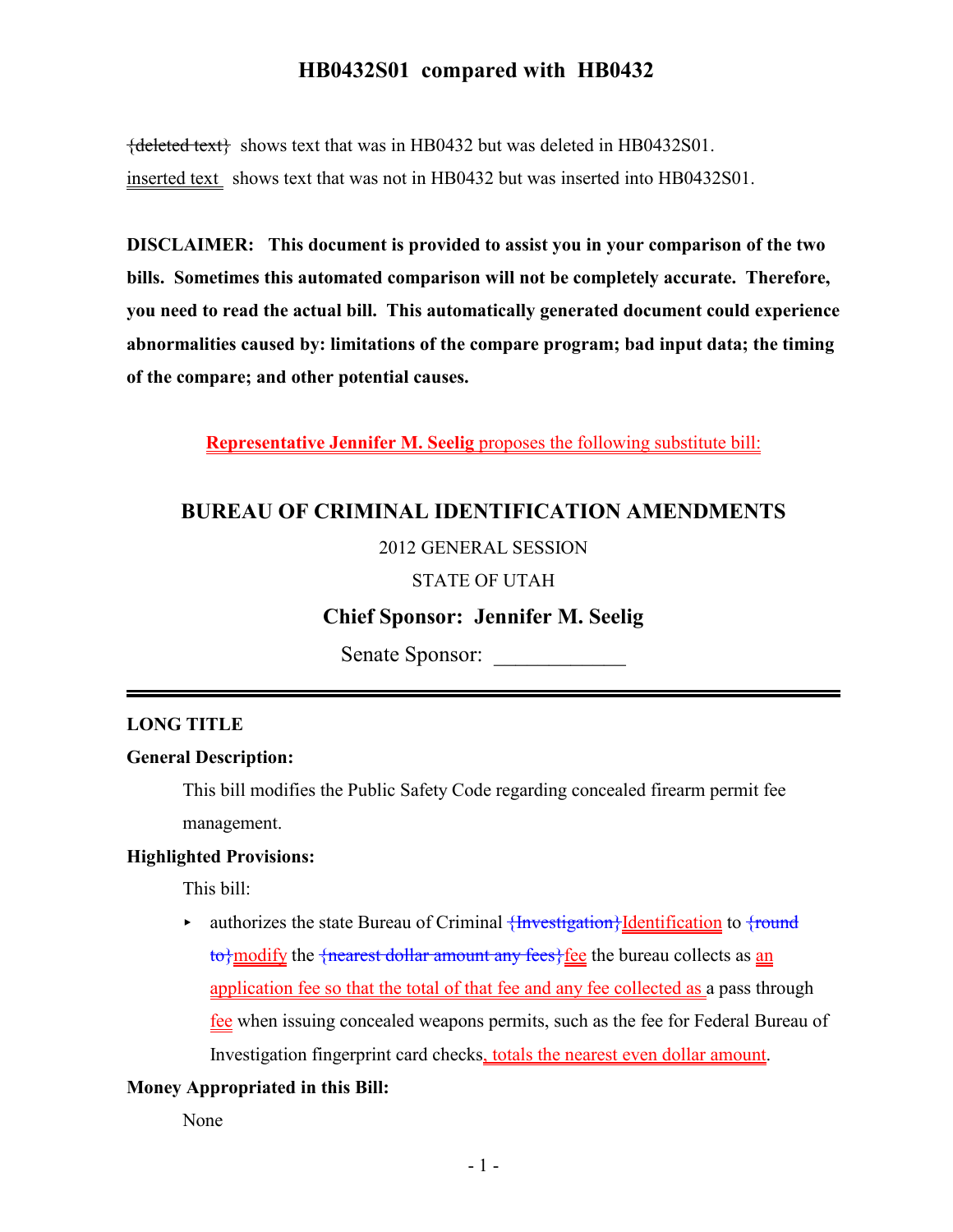# **HB0432S01 compared with HB0432**

## **Other Special Clauses:**

**Rone** This bill provides an immediate effective date.

#### **Utah Code Sections Affected:**

AMENDS:

**53-5-707**, as last amended by Laws of Utah 2011, Chapters 51, 99, and 193

*Be it enacted by the Legislature of the state of Utah:*

Section 1. Section **53-5-707** is amended to read:

### **53-5-707. Concealed firearm permit -- Fees -- Disposition.**

(1) (a) Each applicant for a concealed firearm permit shall pay a fee of \$29.75 at the time of filing an application, except that a nonresident applicant shall pay an additional \$5 for the additional cost of processing a nonresident application.

(b) The bureau shall waive the initial fee for an applicant who is a law enforcement officer under Section 53-13-103.

(2) The renewal fee for the permit is \$15.

(3) The replacement fee for the permit is \$10.

(4) (a) The late fee for the renewal permit is \$7.50.

(b) As used in this section, "late fee" means the fee charged by the bureau for a renewal submitted on a permit that has been expired for more than 30 days but less than one year.

(5) The bureau shall use the fees collected under Subsections (1), (2), (3), and (4) as a dedicated credit to cover the costs of issuing concealed firearm permits under this part.

(6) (a) The bureau may collect any fees charged by an outside agency for additional services required by statute as a prerequisite for issuance of a permit.

(b) The bureau may modify the fee under Subsection  $(\frac{6}{6}1)(a)$  by  $\frac{1}{2}$  frounding the fee to the nearest whole<sup>{{a}</sup> adjusting that fee so that the total of the fee under Subsection  $(1)(a)$  and the fee under Subsection (6)(a) are an even dollar amount.

 $[\phi]$  (c) The bureau shall promptly forward any fees collected under Subsection (6)(a) to the appropriate agency.

(7) The bureau shall make an annual report in writing to the Legislature's Law Enforcement and Criminal Justice Interim Committee on the amount and use of the fees collected under this section.